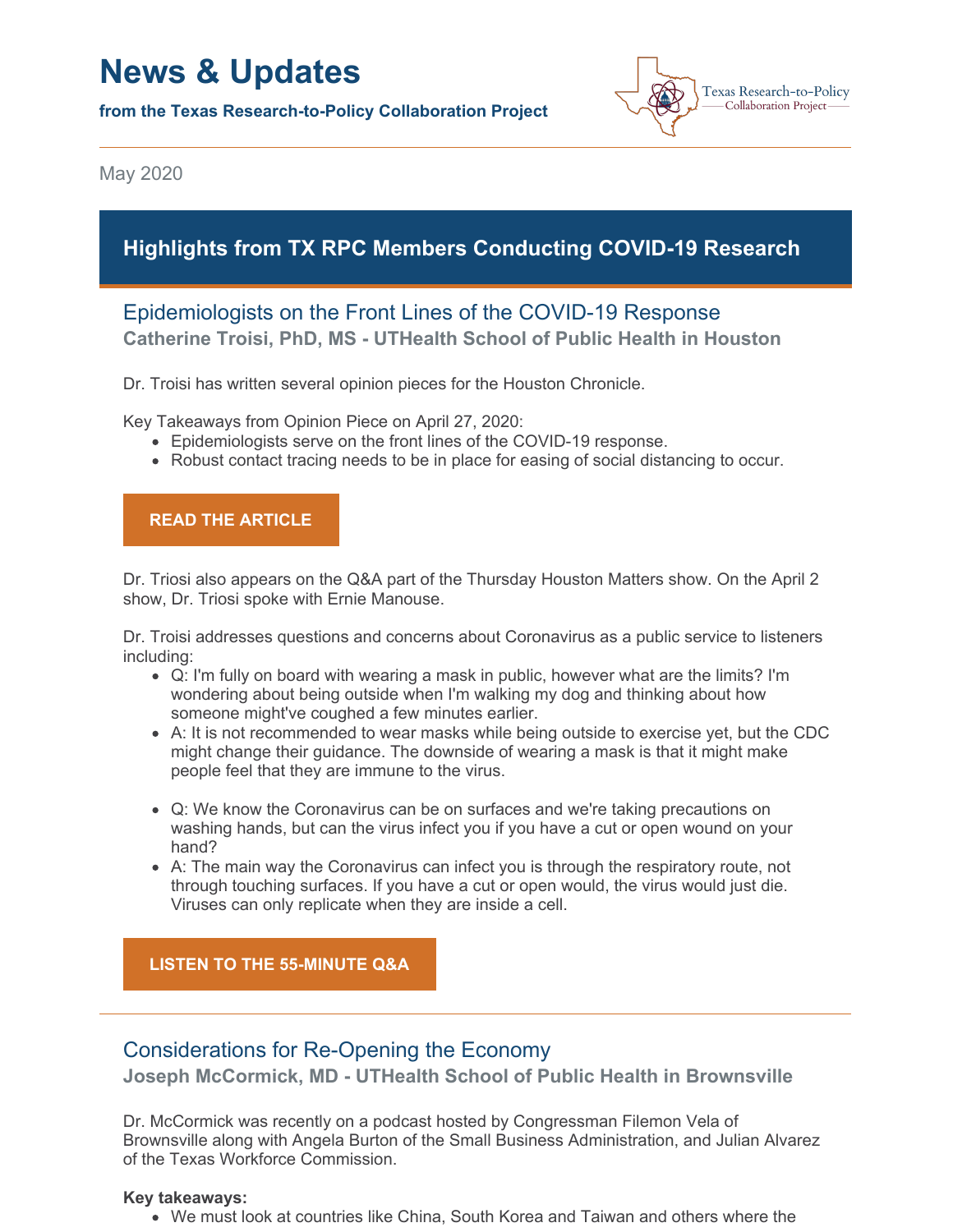spread of COVID-19 may be under control so we can learn from what they did.

- A major obstacle to re-opening the economy is due to lack of adequate testing.
- Re-opening the economy must be driven by science, we need to watch for a recurrence, obtain more information about individual's experiences, and we need to listen to our health professionals.

## **LISTEN TO THE 1-HR [PODCAST](https://riograndeguardian.com/mccormick-re-opening-economy-must-be-driven-by-science/?fbclid=IwAR3Wt8eKmp4tVwi_lwndsUqTiYskUZxYpRtN9XZUeSxcsehjzFUPrvxAVcU)**

## COVID-19 Reopen Texas: Return to Work the Right Way Webinar Series **Dave Douphrate, PhD - UTHealth School of Public Health in Dallas**

A seven-part complimentary statewide weekly industry-specific webinar series is being held to support our community in looking at what the immediate future holds for various Texas industries. Each webinar will feature a panel of specialists in occupational safety, occupational medicine, risk assessment, and guest panelists who are industry representatives experienced in return to work practices. Registration is required to join each weekly webinar.

- Retail Industry, May 20, 2020 (available post-webinar recording)
- Restaurant Industry, May 27, 2020
- Construction & Manufacturing, June 3, 2020
- Places of Worship, June 10, 2020
- Promoting Mental Health and Employee Resilience, June 17, 2020
- Personal Care Establishments, June 24, 2020
- Other Healthcare Settings, July 1, 2020

## **[REGISTER](https://reg.abcsignup.com/reg/event_page.aspx?ek=0037-0020-a6fe2b8a0acc43a6800cf2caa97ad059) FOR THE WEBINAR SERIES**

# **Resources from TX RPC Members and Organizations**

## Impact of Herd Immunity Approaches on COVID-19 Case Fatality Rate **Katelyn K. Jetelina, PhD, MPH - UTHealth School of Public Health in Dallas**

Dr. Jetelina is posting data-driven Coronavirus updates on her [Facebook](https://www.facebook.com/pages/category/Scientist/Your-local-epidemiologist-101805971467321/) and [Instagram](https://www.instagram.com/your_local_epidemiologist/?hl=en) page called "Your Local Epidemiologist".

### **Dr. Jetelina's latest update (5/13):**

As of May 13<sup>th</sup>, Sweden has taken a different approach to herd immunity compared to the United States (and Texas) by not closing public spaces. This hasn't had an impact on the number of cases per population. However, it has impacted the case fatality rate (the proportion of patients who die from that condition). Sweden's CFR (12.1%) is double that of the US (6.0%) and more than quadruple that of Texas (2.7%)."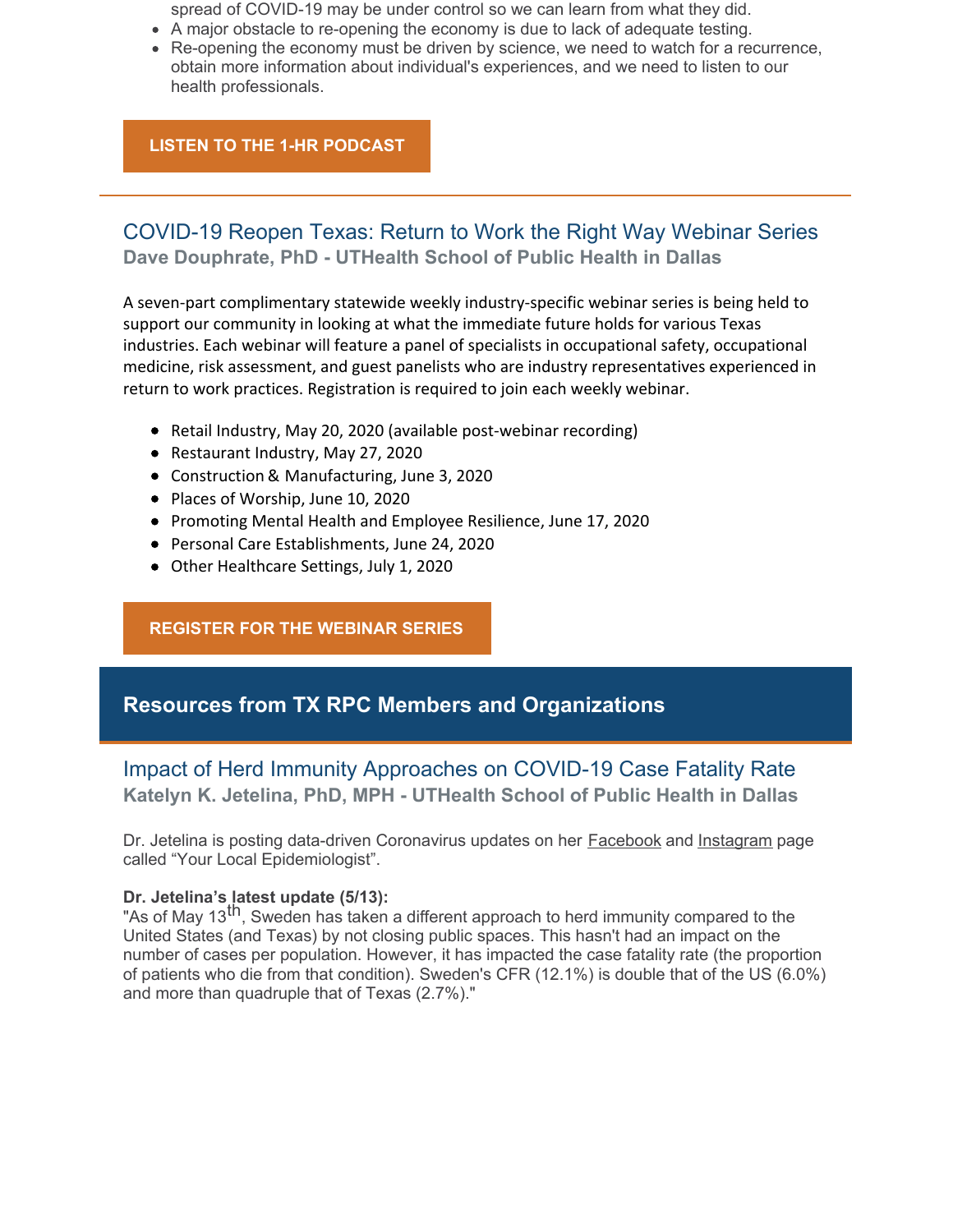



# Sugary Drinks Threaten the Health of Texas Children **UTHealth School of Public Health in Austin**

The Texas Child Health Status Report Project has released the *Healthy Children, Healthy State* one-pager on Sugar-Sweetened Beverage Consumption (SSB) in Texas.

### **Key Takeaways:**

- Sugar-sweetened beverages have negative health associations, such as obesity, Type 2 Diabetes, and heart disease, all of which increase morbidity rates for those who may contract COVID-19.
- 53.4% of second graders in Texas consume one or more SSB's daily.
- We can improve Texas children's daily SSB consumption by supporting policies that $\bullet$